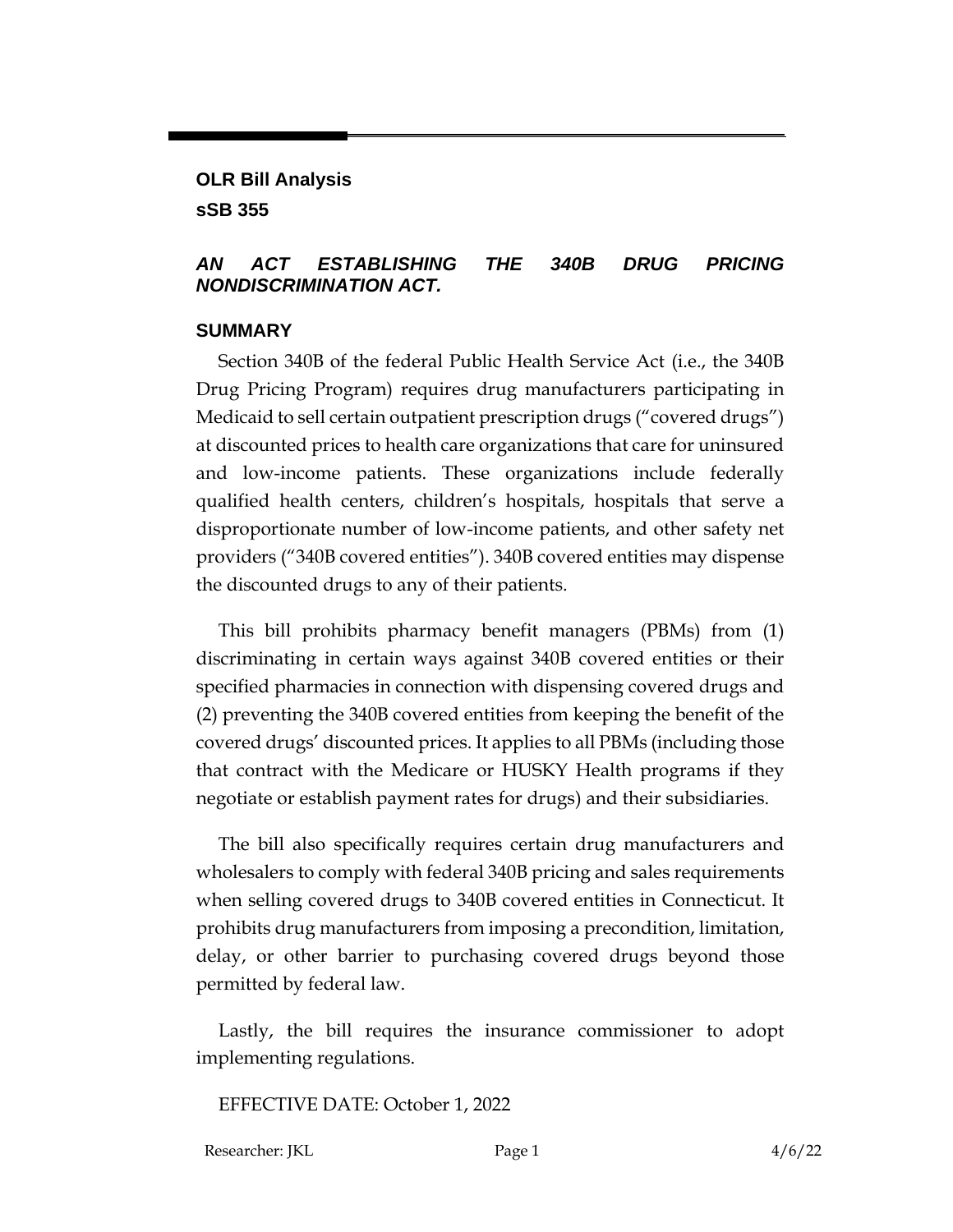## **§ 1 — ACTIVITIES CONSTITUTING DISCRIMINATION BY PBMS**

The bill prohibits PBMs from discriminating against 340B covered entities or their specified pharmacies in connection with dispensing covered drugs. ("Specified pharmacies" are those that the 340B covered entity owns or contracts with, whether the covered drugs are dispensed in person or by mail.) For these purposes, discrimination includes the following:

- 1. payment terms, reimbursement methodologies, or other terms or conditions that (a) distinguish between covered and non-covered drugs, (b) account for the availability of 340B program discounts when determining reimbursement, or (c) are less favorable than those used for similarly situated entities that are not furnishing or dispensing covered drugs;
- 2. terms or conditions applicable to 340B covered entities or specified pharmacies based on their (a) furnishing or dispensing covered drugs or (b) status as a 340B covered entity or specified pharmacy, including restrictions or requirements for participating in certain pharmacy networks or audit frequency or scope;
- 3. requiring 340B covered entities or their specified pharmacies to identify covered drugs or their costs;
- 4. refusing to contract, or ending a contract, with a 340B covered entity or specified pharmacy, or excluding either from a network, because of its status as a 340B covered entity or specified pharmacy or for any reasons other than those that apply equally to non-340B covered entities and specified pharmacies;
- 5. retaliating against a 340B covered entity or specified pharmacy because it avails itself of a right or remedy under the bill; and
- 6. interfering with a person's choice to receive a covered drug from a 340B covered entity or specified pharmacy, whether in person or by direct delivery, mail, or other shipment method.